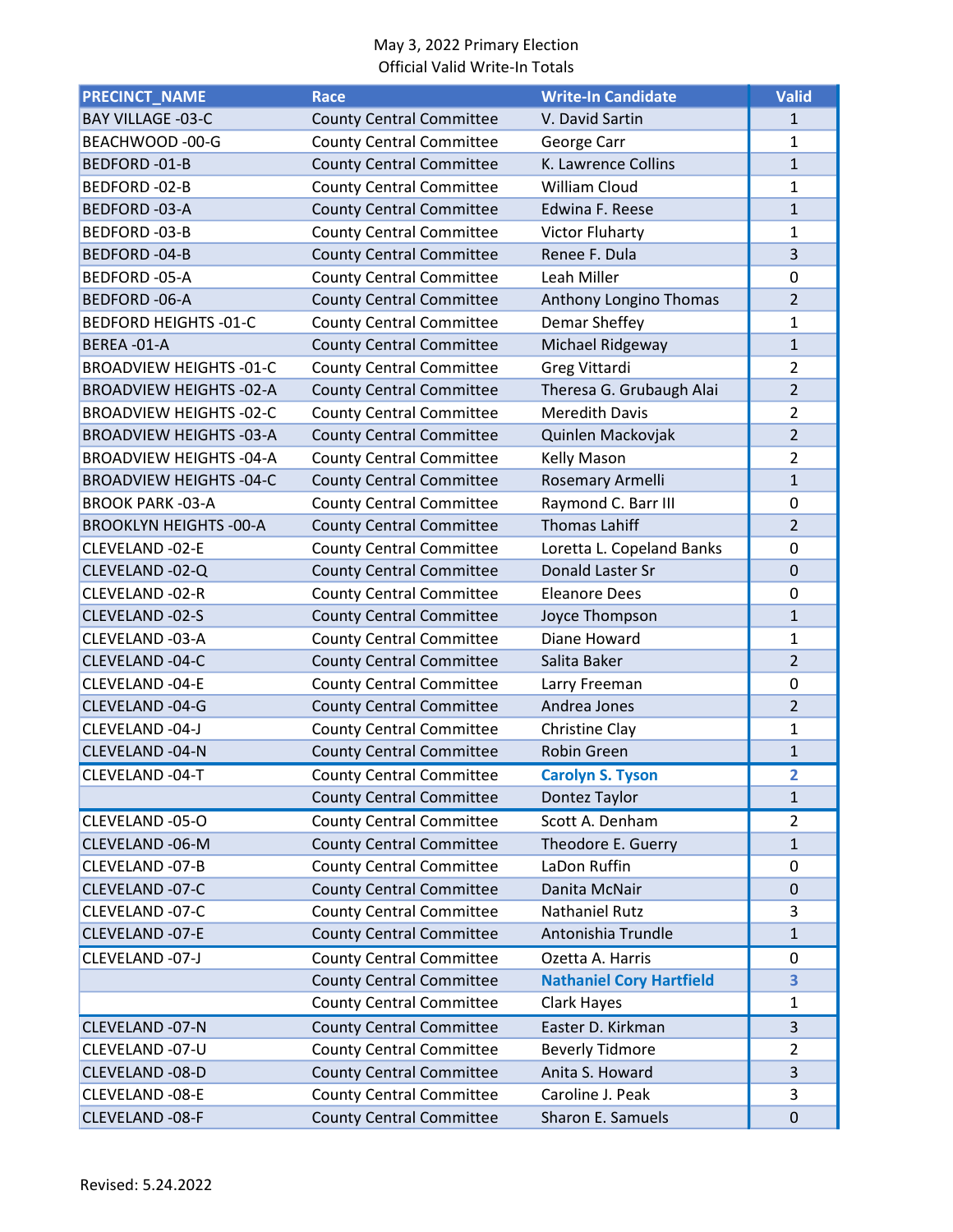| <b>PRECINCT_NAME</b>           | <b>Race</b>                     | <b>Write-In Candidate</b>  | <b>Valid</b>   |
|--------------------------------|---------------------------------|----------------------------|----------------|
| CLEVELAND -08-H                | <b>County Central Committee</b> | <b>Geraldine Penn</b>      | 3              |
| <b>CLEVELAND -08-N</b>         | <b>County Central Committee</b> | Daniel A. Baka             | $\overline{2}$ |
| CLEVELAND -08-P                | <b>County Central Committee</b> | Andrew J. Henderson Jr     | $\mathbf 0$    |
| CLEVELAND -08-Q                | <b>County Central Committee</b> | Cigornai L. Sapp           | $\mathbf{1}$   |
| CLEVELAND -08-R                | <b>County Central Committee</b> | <b>Stanley Hall Sr</b>     | $\overline{4}$ |
| CLEVELAND -09-V                | <b>County Central Committee</b> | <b>Jennifer Lumpkin</b>    | $\overline{7}$ |
|                                | <b>County Central Committee</b> | Penelope E. Talley         | 0              |
| CLEVELAND -10-G                | <b>County Central Committee</b> | <b>Terrence Upchurch</b>   | $\mathbf 0$    |
| CLEVELAND -10-H                | <b>County Central Committee</b> | <b>Deshawn Johnson</b>     | 1              |
|                                | <b>County Central Committee</b> | <b>Benjamin Simmons</b>    | $\mathbf 0$    |
| CLEVELAND -10-K                | <b>County Central Committee</b> | George Edwards             | $\mathbf 0$    |
| CLEVELAND -10-L                | <b>County Central Committee</b> | Julia Bell Rogers          | $\mathbf{1}$   |
| CLEVELAND -10-N                | <b>County Central Committee</b> | Gwendolyn M. Pitts         | $\overline{2}$ |
| CLEVELAND -10-P                | <b>County Central Committee</b> | Darnell A. Wilson Sr       | $\mathbf 0$    |
| CLEVELAND -11-C                | <b>County Central Committee</b> | <b>Halle Minshall</b>      | 5              |
| CLEVELAND -12-I                | <b>County Central Committee</b> | Zenobein Adams             | $\mathbf{1}$   |
| CLEVELAND -12-L                | <b>County Central Committee</b> | Anastasia Sakairoun        | 2              |
| CLEVELAND -14-E                | <b>County Central Committee</b> | <b>Tex Wayne Nolan</b>     | 5              |
|                                | <b>County Central Committee</b> | Latorya Jean Witcher       | $\overline{2}$ |
| CLEVELAND -14-J                | <b>County Central Committee</b> | <b>Walter J. Gachuk</b>    | $\overline{7}$ |
|                                | <b>County Central Committee</b> | Maria D. Rivera            | $\overline{2}$ |
| CLEVELAND -14-N                | <b>County Central Committee</b> | Diana Allen                | $\mathbf 0$    |
|                                | <b>County Central Committee</b> | Carlos A. Cintron Jr       | $\mathbf 0$    |
| CLEVELAND -15-Q                | <b>County Central Committee</b> | Jordan Mason               | $\overline{2}$ |
| CLEVELAND -16-I                | <b>County Central Committee</b> | Jon Eckerle                | 3              |
| CLEVELAND -17-A                | <b>County Central Committee</b> | Melanie M. Sklarz          | $\overline{2}$ |
| CLEVELAND -17-J                | <b>County Central Committee</b> | Matthew T. Hout-Reilly     | 9              |
| CLEVELAND -17-L                | <b>County Central Committee</b> | <b>Linda McKenzie</b>      | 5              |
|                                | <b>County Central Committee</b> | Ashlynn Mejia              | $\mathbf{1}$   |
| CLEVELAND -17-N                | <b>County Central Committee</b> | Anthony Zimmerman          | 7              |
| <b>CLEVELAND HEIGHTS -02-C</b> | <b>County Central Committee</b> | Dan Heintz                 | 3              |
| <b>CLEVELAND HEIGHTS -03-C</b> | <b>County Central Committee</b> | Gregory D. Coleridge       | $\mathbf{1}$   |
| <b>CLEVELAND HEIGHTS -03-F</b> | <b>County Central Committee</b> | Ryan Jones                 | 2              |
| <b>CLEVELAND HEIGHTS -05-B</b> | <b>County Central Committee</b> | <b>Earnest Harris</b>      | $\overline{2}$ |
| <b>CLEVELAND HEIGHTS -05-E</b> | <b>County Central Committee</b> | Rosa Kovacevich            | $\overline{2}$ |
| <b>EAST CLEVELAND -02-C</b>    | <b>County Central Committee</b> | Alyssa L. Benade           | $\mathbf 0$    |
| EAST CLEVELAND -03-A           | <b>County Central Committee</b> | O. Mays                    | 6              |
| EAST CLEVELAND -04-D           | <b>County Central Committee</b> | Korean C. Stevenson        | 2              |
| EUCLID-02-A                    | <b>County Central Committee</b> | Cheryl A. Ellis            | $\overline{2}$ |
| EUCLID-02-B                    | <b>County Central Committee</b> | Celeste Hill               | $\overline{a}$ |
| EUCLID-04-B                    | <b>County Central Committee</b> | Carl Rossmann              | 0              |
| EUCLID-04-C                    | <b>County Central Committee</b> | Lawrence R. Heller         | $\mathbf{1}$   |
|                                | <b>County Central Committee</b> | <b>Sharon Denise Smith</b> | 4              |
| <b>FAIRVIEW PARK-01-A</b>      | <b>County Central Committee</b> | Elizabeth C. Franklin      | 3              |
| <b>GARFIELD HEIGHTS -02-B</b>  | <b>County Central Committee</b> | Richard Horvath Jr         | 1              |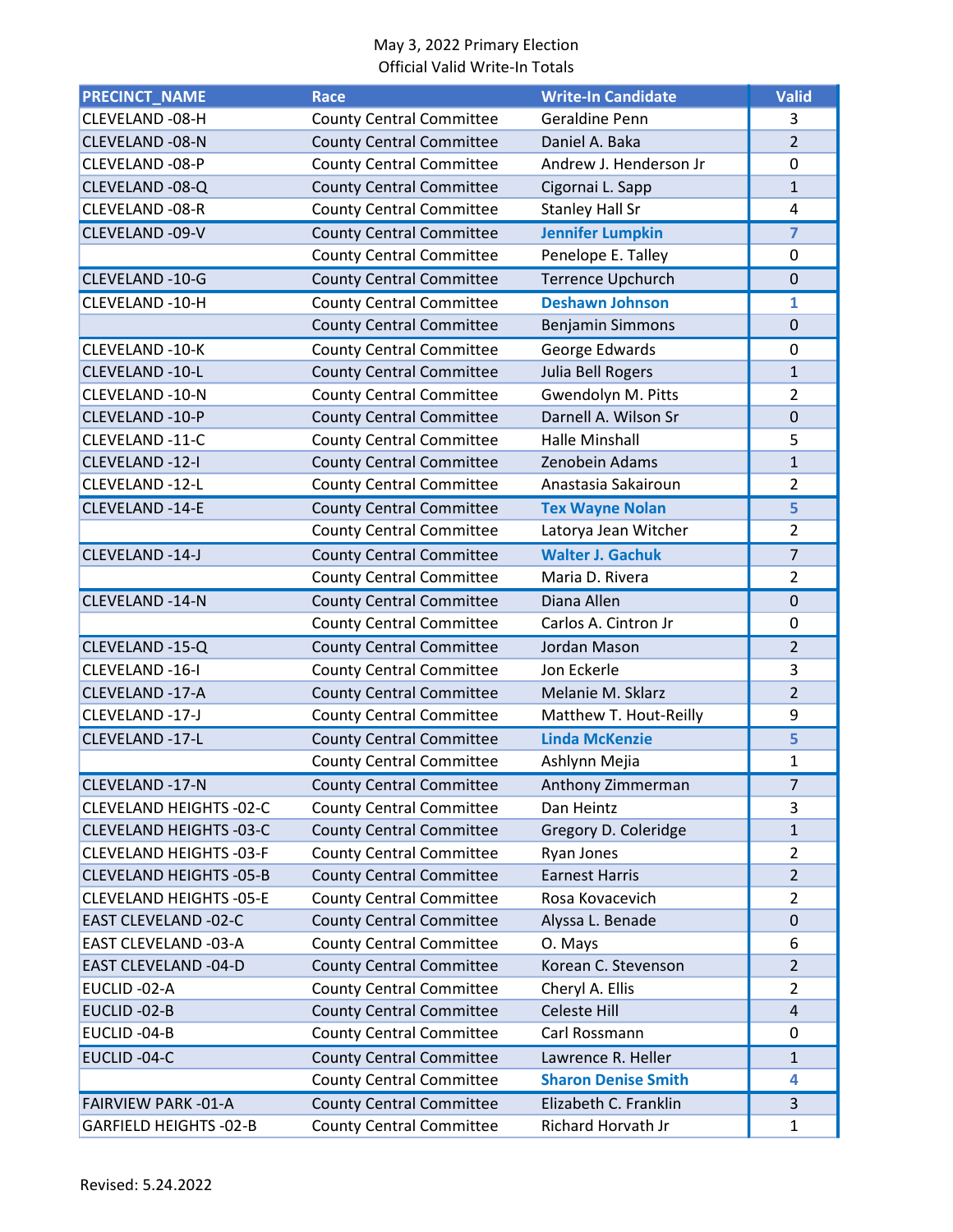| <b>PRECINCT_NAME</b>          | <b>Race</b>                     | <b>Write-In Candidate</b> | <b>Valid</b>            |
|-------------------------------|---------------------------------|---------------------------|-------------------------|
| <b>GARFIELD HEIGHTS -03-A</b> | <b>County Central Committee</b> | Ariana Johnson            | $\mathbf 0$             |
| <b>GARFIELD HEIGHTS -03-B</b> | <b>County Central Committee</b> | Jeri Sarchet              | 1                       |
| LAKEWOOD -04-A                | <b>County Central Committee</b> | Donna J. Taylor-Kolis     | $\mathbf 0$             |
| LAKEWOOD -04-J                | <b>County Central Committee</b> | <b>Eric Deamer</b>        | 3                       |
| LYNDHURST-01-C                | <b>County Central Committee</b> | Jennifer Adamson Gill     | 5                       |
| MAPLE HEIGHTS -04-C           | <b>County Central Committee</b> | Adrienne L. Carr          | $\mathbf 1$             |
| MAPLE HEIGHTS -05-A           | <b>County Central Committee</b> | <b>Tiffany Hairston</b>   | $\mathbf{1}$            |
|                               | <b>County Central Committee</b> | <b>Tanglyn Madden</b>     | 13                      |
| <b>MAPLE HEIGHTS -05-B</b>    | <b>County Central Committee</b> | Venita L. Sanders         | $\mathbf{1}$            |
| <b>MAPLE HEIGHTS -07-A</b>    | <b>County Central Committee</b> | Nartisha Bates            | 4                       |
| MAYFIELD HEIGHTS -00-H        | <b>County Central Committee</b> | Lynn M. Sargi             | $\overline{0}$          |
| MIDDLEBURG HEIGHTS -01-A      | <b>County Central Committee</b> | <b>Bill Meany</b>         | $\overline{2}$          |
| MIDDLEBURG HEIGHTS -01-B      | <b>County Central Committee</b> | David A. Pavlick          | $\mathbf{1}$            |
| MIDDLEBURG HEIGHTS -03-A      | <b>County Central Committee</b> | Steven E. Holecko         | 2                       |
| NORTH OLMSTED -03-E           | <b>County Central Committee</b> | <b>Heather Homan</b>      | $\mathbf{1}$            |
| <b>NORTH ROYALTON -01-A</b>   | <b>County Central Committee</b> | Bonni Becka               | $\mathbf 0$             |
| <b>NORTH ROYALTON -01-C</b>   | <b>County Central Committee</b> | Mark Vittardi             | $\mathbf 0$             |
| <b>NORTH ROYALTON -03-A</b>   | <b>County Central Committee</b> | <b>Timothy Miller</b>     | $\overline{2}$          |
| <b>NORTH ROYALTON -06-A</b>   |                                 | Thomas John Conkle        | $\mathbf 0$             |
|                               | <b>County Central Committee</b> | <b>John J. Palush</b>     | 1                       |
|                               | <b>County Central Committee</b> |                           |                         |
| OAKWOOD-01-A                  | <b>County Central Committee</b> | <b>Elaine Gaither</b>     | $\overline{0}$          |
| OAKWOOD -02-A                 | <b>County Central Committee</b> | Eloise Hardin             | 6                       |
| OLMSTED TOWNSHIP -00-H        | <b>County Central Committee</b> | Susan C. Mahoney          | $\mathbf 0$             |
| PARMA-01-B                    | <b>County Central Committee</b> | <b>Frank Hendershot</b>   | 1                       |
| PARMA-01-D                    | <b>County Central Committee</b> | Dominic Sforzo            | $\mathbf{1}$            |
| PARMA-03-E                    | <b>County Central Committee</b> | William E. Donley Jr      | 2                       |
| PARMA-04-A                    | <b>County Central Committee</b> | <b>Steve Coso</b>         | $\mathbf{1}$            |
| PARMA-05-F                    | <b>County Central Committee</b> | Ronald M. Mottl Jr        | $\overline{2}$          |
| PARMA-06-C                    | <b>County Central Committee</b> | <b>Valter Vidas</b>       | $\mathbf 0$             |
| PARMA-07-E                    | <b>County Central Committee</b> | Thomas Mastroianni        | 1                       |
| PARMA-08-C                    | <b>County Central Committee</b> | Shannon Burrelli          | $\boldsymbol{0}$        |
| PARMA-08-E                    | <b>County Central Committee</b> | <b>Frances McIntyre</b>   | 1                       |
| PEPPER PIKE -00-E             | <b>County Central Committee</b> | Kerry H. Kertesz          | $\overline{\mathbf{3}}$ |
| ROCKY RIVER -01-C             | <b>County Central Committee</b> | Russell S. Carson         | 2                       |
| ROCKY RIVER -01-D             | <b>County Central Committee</b> | Jill Winegardner          | $\sqrt{4}$              |
| ROCKY RIVER -04-A             | <b>County Central Committee</b> | Mark A. Szabo             | 1                       |
| SOLON -03-B                   | <b>County Central Committee</b> | Eva M. Webster            | 5                       |
| SOLON -05-B                   | <b>County Central Committee</b> | Robert I Shaker           | $\overline{2}$          |
| <b>SOUTH EUCLID -02-B</b>     | <b>County Central Committee</b> | Cassandra McDonald        | $\mathbf{1}$            |
| STRONGSVILLE-01-B             | <b>County Central Committee</b> | Kevin Stredney            | 1                       |
| STRONGSVILLE-01-G             | <b>County Central Committee</b> | Elizabeth A. Goodwin      | $\overline{2}$          |
| STRONGSVILLE-02-A             | <b>County Central Committee</b> | Thomas Rein               | 0                       |
| STRONGSVILLE-02-D             | <b>County Central Committee</b> | Sean M. Kilbane           | $\overline{2}$          |
| VALLEY VIEW -00-A             | <b>County Central Committee</b> | Daniel L. Akin            | 1                       |
| <b>WARRENSVILLE HTS -01-B</b> | <b>County Central Committee</b> | Jocelyn A. Jones          | $\overline{a}$          |